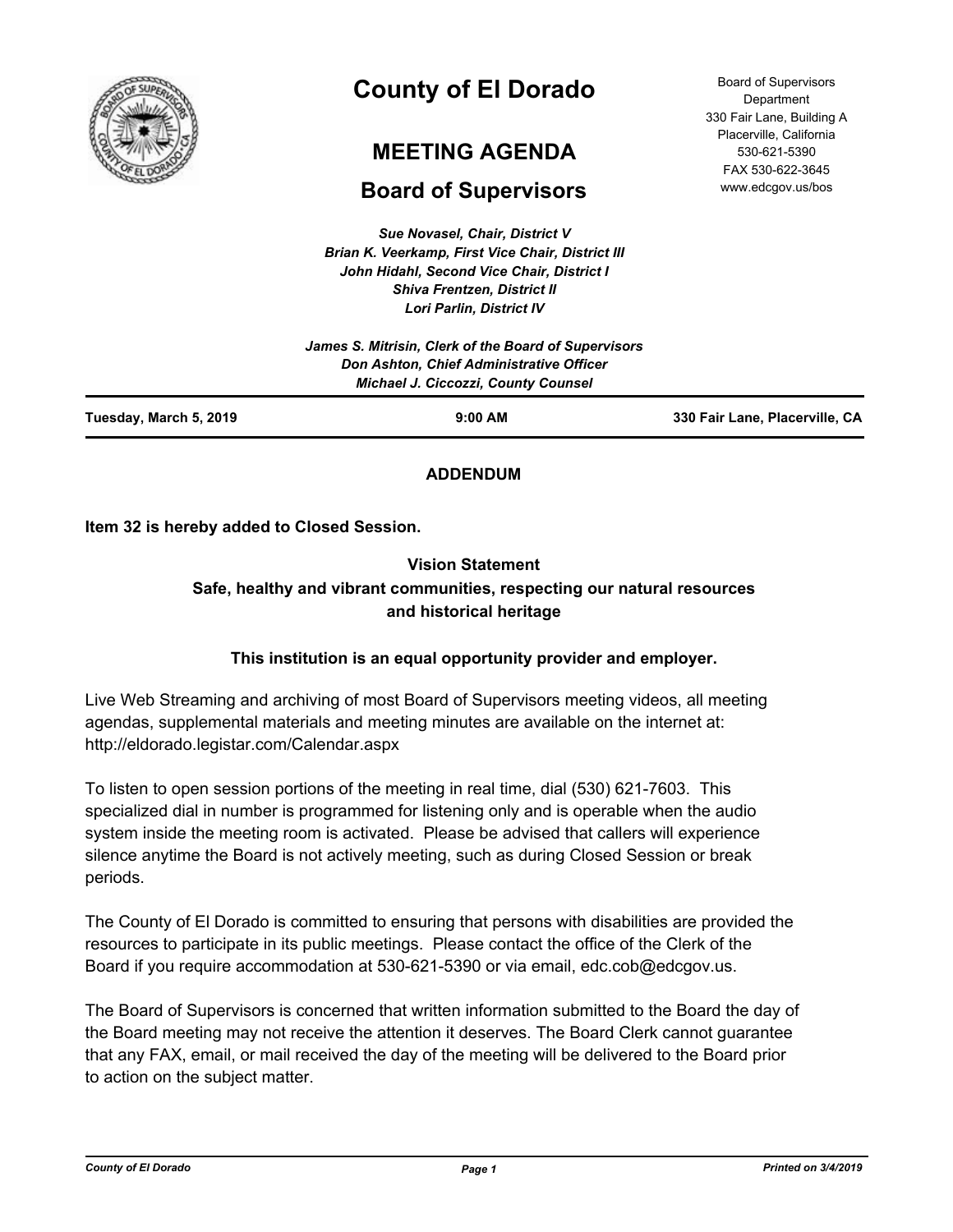The Board meets simultaneously as the Board of Supervisors and the Board of Directors of the Air Quality Management District, In-Home Supportive Services, Public Housing Authority, Redevelopment Agency and other Special Districts.

For Purposes of the Brown Act § 54954.2 (a), the numbered items on this Agenda give a brief description of each item of business to be transacted or discussed. Recommendations of the staff, as shown, do not prevent the Board from taking other action.

Materials related to an item on this Agenda submitted to the Board of Supervisors after distribution of the agenda packet are available for inspection during normal business hours in the public viewing packet located in Building A, 330 Fair Lane, Placerville or in the Board Clerk's Office located at the same address. Such documents are also available on the Board of Supervisors' Meeting Agenda webpage subject to staff's ability to post the documents before the meeting.

## **PROTOCOLS FOR PUBLIC COMMENT**

Public comment will be received at designated periods as called by the Board Chair.

Public comment on items scheduled for Closed Session will be received before the Board recesses to Closed Session.

Except with the consent of the Board, individuals shall be allowed to speak to an item only once.

On December 5, 2017 the Board adopted the following protocol relative to public comment periods:

Time for public input will be provided at every Board of Supervisors meeting. Individuals will have three minutes to address the Board. Individuals authorized by organizations will have three minutes to present organizational positions and perspectives and may request additional time, up to five minutes. At the discretion of the Board, time to speak by any individual may be modified.

A total of 20 minutes will be allocated for public comment during Open Forum and for each agenda item to be discussed. Public comment on certain agenda items designated and approved by the Board may be treated differently with specific time limits per speaker or a limit on the total amount of time designated for public comment. It is the intent of the Board that quasi-judicial matters have additional flexibility depending upon the nature of the issue.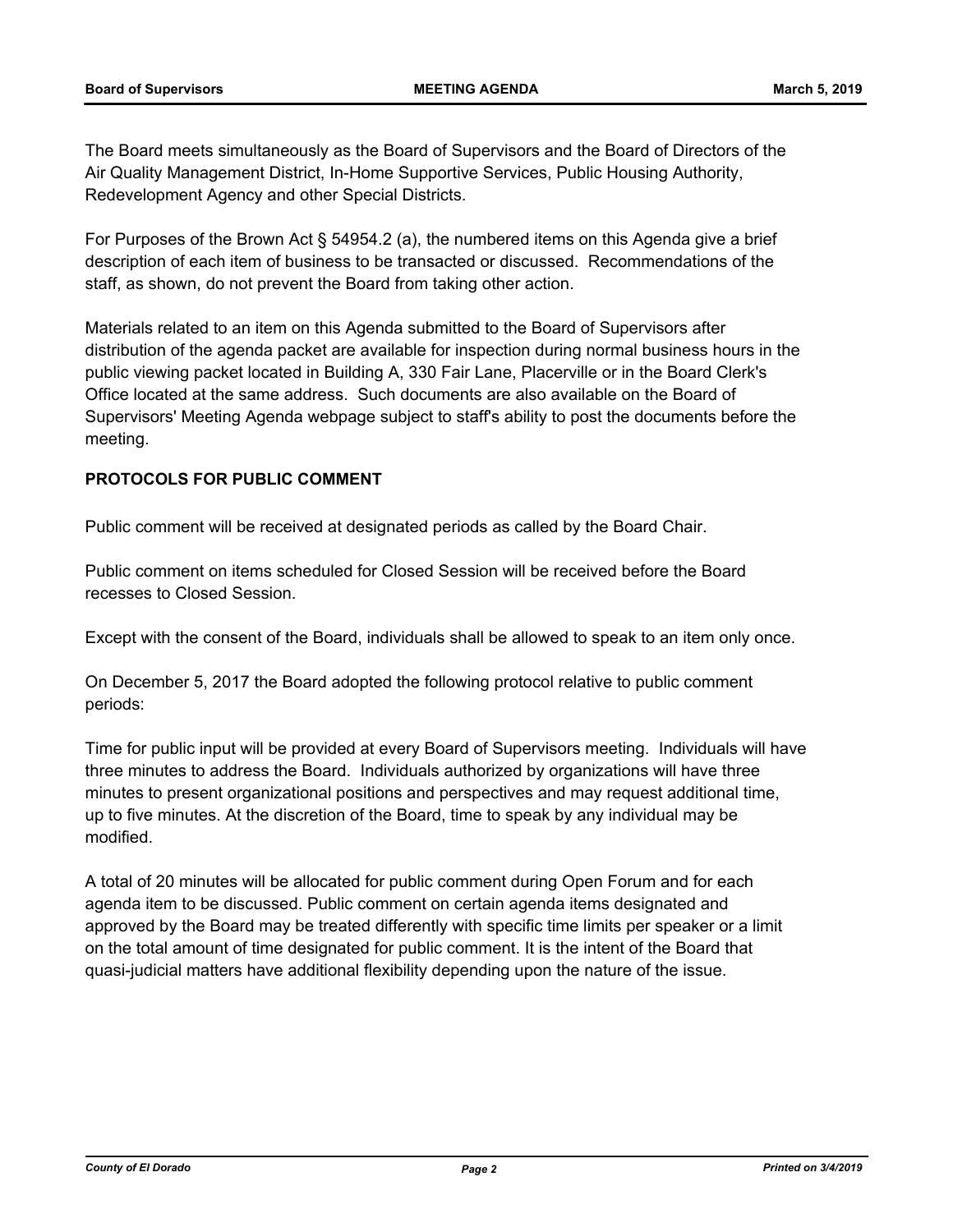Individual Board members may ask clarifying questions but will not engage in substantive dialogue with persons providing input to the Board.

If a person providing input to the Board creates a disruption by refusing to follow Board guidelines, the Chair of the Board may take the following actions.

Step 1. Request the person adhere to Board guidelines. If the person refuses, the Chair may ask the Clerk to turn off the speaker's microphone.

Step 2. If the disruption continues, the Chair may order a recess of the Board meeting.

Step 3. If the disruption continues, the Chair may order the removal of the person from the Board meeting.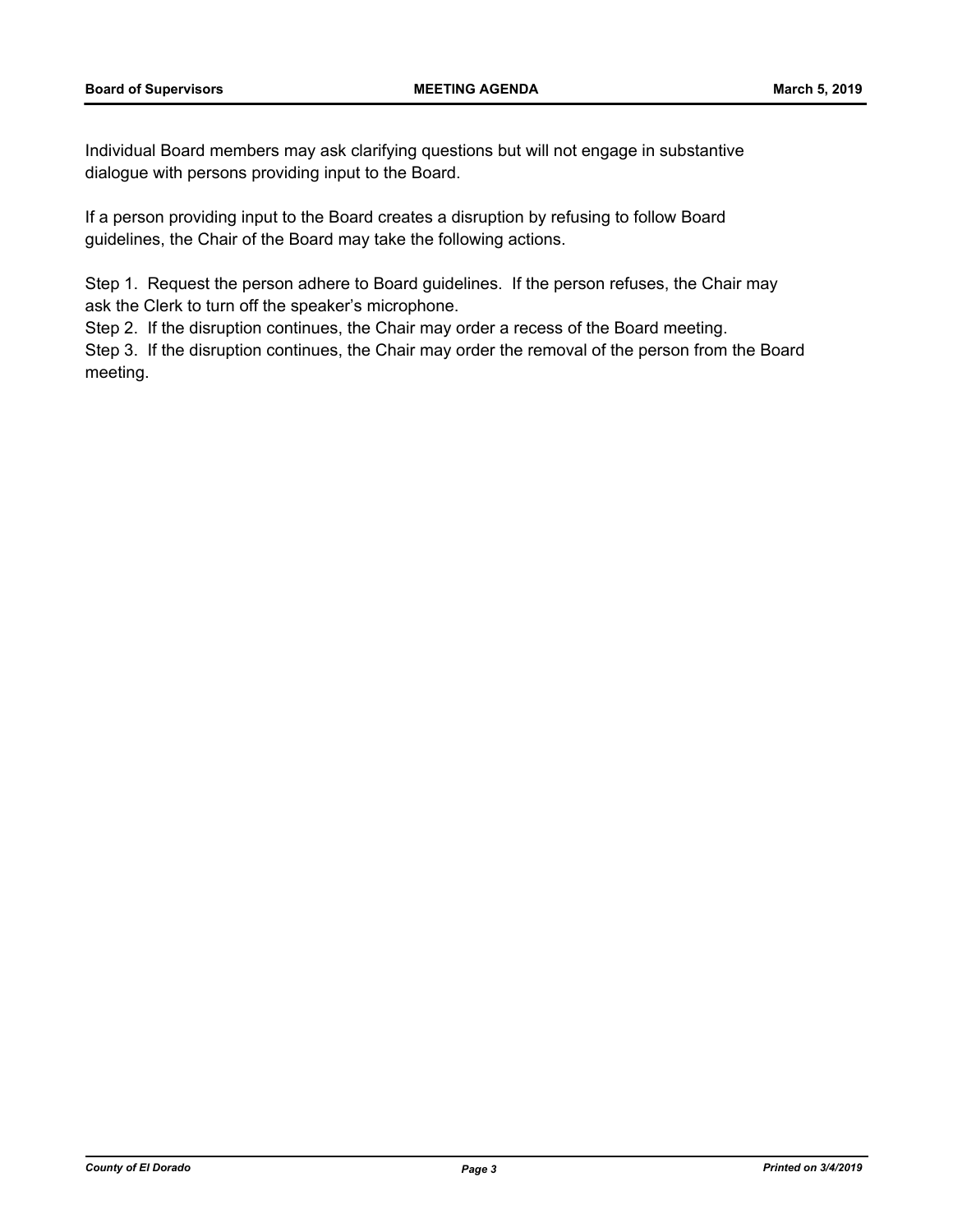## **9:00 A.M. - CALL TO ORDER**

### **INVOCATION AND PLEDGE OF ALLEGIANCE TO THE FLAG**

#### **ADOPTION OF THE AGENDA AND APPROVAL OF CONSENT CALENDAR**

The Board may make any necessary additions, deletions or corrections to the agenda including moving items to or from the Consent Calendar and adopt the agenda and the Consent Calendar with one single vote. A Board member may request an item be removed from the Consent Calendar for discussion and separate Board action. At the appropriate time as called by the Board Chair, members of the public may make a comment on matters on the Consent Calendar prior to Board action.

#### **OPEN FORUM**

Open Forum is an opportunity for members of the public to address the Board of Supervisors on subject matter that is not on their meeting agenda and within their jurisdiction. Public comments during Open Forum are limited to three minutes per person. Individuals authorized by organizations will have three minutes to present organizational positions and perspectives and may request additional time, up to five minutes. The total amount of time reserved for Open Forum is 20 Minutes.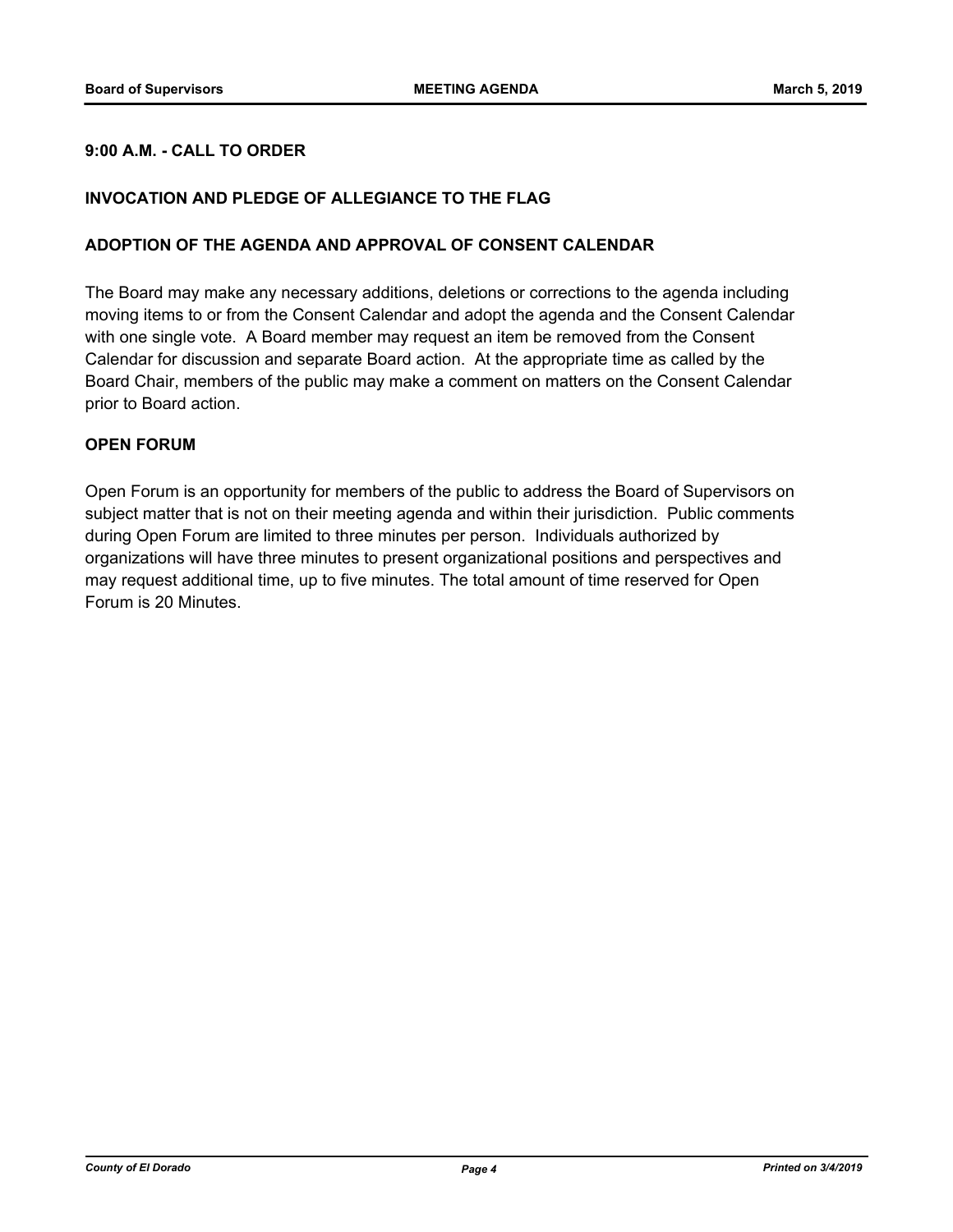#### **CONSENT CALENDAR**

**1.** [19-0331](http://eldorado.legistar.com/gateway.aspx?m=l&id=/matter.aspx?key=25652) Clerk of the Board recommending the Board approve the Minutes from the regular meeting of the Board of Supervisors on February 26, 2019.

### **GENERAL GOVERNMENT - CONSENT ITEMS**

**2.** [19-0236](http://eldorado.legistar.com/gateway.aspx?m=l&id=/matter.aspx?key=25557) Chief Administrative Office, Facilities Division, recommending the Board consider the following pertaining to Job Order Contracting for as-needed General Engineering (Class A) and General Building (Class B): 1) Approve and adopt the bid, specifications, and contract documents; 2) Approve and authorize the Chair to sign the bid documents; and 3) Authorize advertisement for construction bids (Bid Numbers: 19-968-046, 19-968-047, 19-968-048, 19-968-049, 19-968-050 and 19-968-051).

**FUNDING:** Accumulative Capital Outlay.

**3.** [19-0320](http://eldorado.legistar.com/gateway.aspx?m=l&id=/matter.aspx?key=25641) Chief Administrative Office, Facilities Division, recommending the Board consider the following:

> 1) Make findings pursuant to Ordinance Code 3.13.030 that the ongoing aggregate of the work to be performed under Agreement for Services 3231 with Mapes Enterprises is not sufficient to warrant the addition of permanent staff; and

2) Authorize the Chair, pursuant to final County Counsel and Risk Management approval, to sign Amendment I to the Agreement to increase compensation by \$100,000, for an amended not-to-exceed amount of \$169,877, with no change to the term, for routine snow removal, snow staking, and snow hauling services in South Lake Tahoe at County-operated facilities.

**FUNDING:** General Fund.

**4.** [19-0253](http://eldorado.legistar.com/gateway.aspx?m=l&id=/matter.aspx?key=25574) Chief Administrative Office, Procurement and Contracts Division, presenting a list of County surplus property and recommending the Board so declare and authorize disposal of same in accordance with the procedures outlined in the County's Purchasing Ordinance, Chapter 3.12 and Section 3.12.220 thereof.

## **FUNDING:** Various.

**5.** [19-0256](http://eldorado.legistar.com/gateway.aspx?m=l&id=/matter.aspx?key=25577) Chief Administrative Office, Procurement and Contracts Division, recommending the Board declare a service weapon as surplus and approve the sale of the weapon to retiring Sheriff Deputy Steve Klang.

**FUNDING:** General Fund.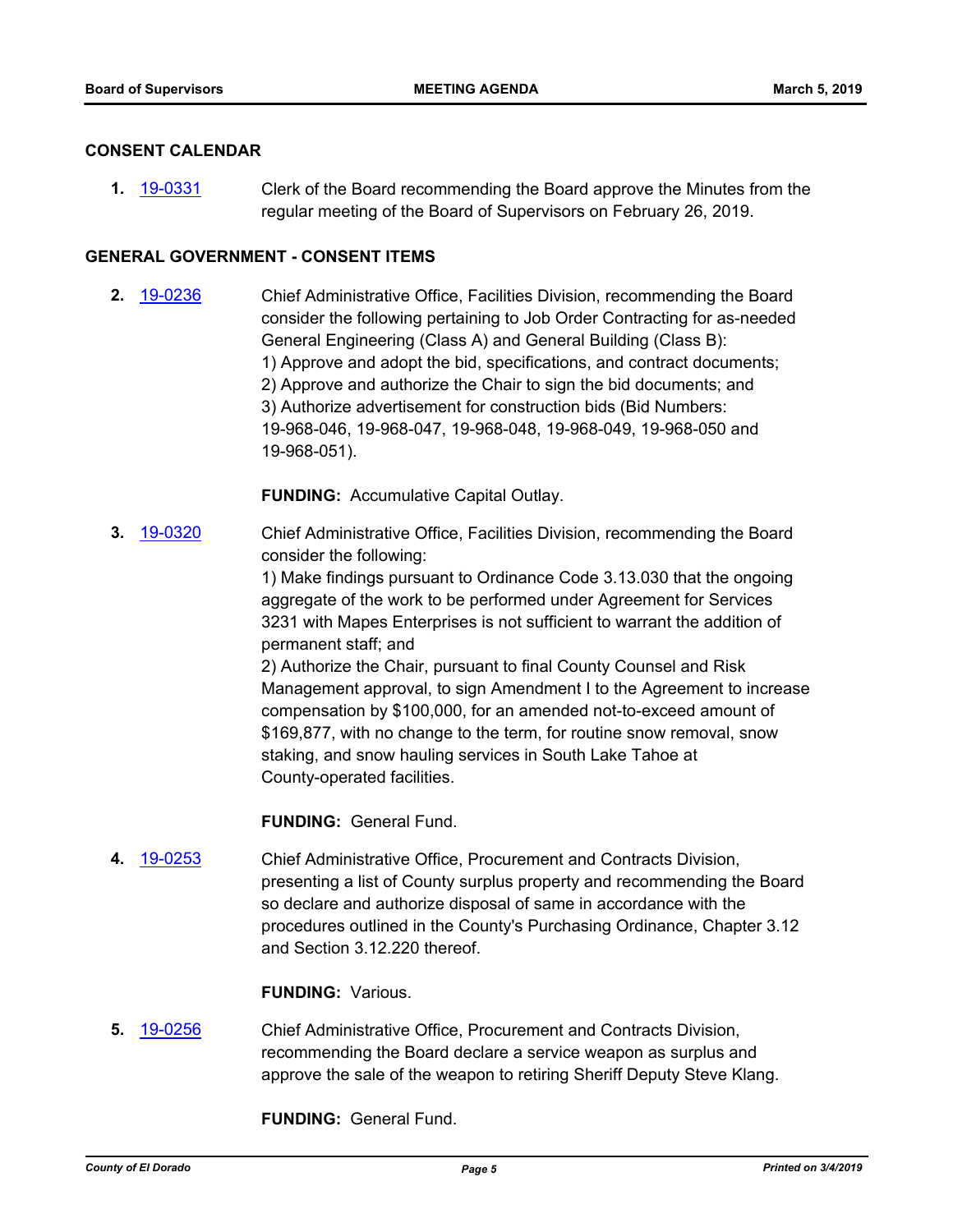**6.** [19-0307](http://eldorado.legistar.com/gateway.aspx?m=l&id=/matter.aspx?key=25629) Chief Administrative Office (CAO) recommending the Board approve and authorize the Chair to sign Resolution **022-2019**, amending the Authorized Personnel Allocation Resolution 132-2018, deleting 1.0 FTE Principal Management Analyst from the CAO personnel allocation.

### **FUNDING:** General Fund.

- **7.** [16-0305](http://eldorado.legistar.com/gateway.aspx?m=l&id=/matter.aspx?key=20961) Chief Administrative Office recommending the Board find that a state of emergency continues to exist in El Dorado County as a result of unprecedented tree mortality due to drought conditions and related bark beetle infestations. (Cont. 2/26/19, Item 2)
- **8.** [19-0203](http://eldorado.legistar.com/gateway.aspx?m=l&id=/matter.aspx?key=25523) Clerk of the Board recommending the Board adopt revisions to the Board of Supervisors Governance Handbook as provided for during the special meeting of the Board on January 30, 2019.
- **9.** [19-0250](http://eldorado.legistar.com/gateway.aspx?m=l&id=/matter.aspx?key=25571) Registrar of Voters recommending the Board consider the following: 1) Approve and authorize the Registrar of Voters to sign the "Voting System Replacement Agreement" No. 18G30109 with the State of California, thereby authorizing the County to receive dollar-for-dollar reimbursement for the purchase of a new voting system, up to a maximum of \$757,000.

2) Approve and authorize the Registrar of Voters to appropriate up to \$1,514,000 during the 2019-20 budget process for purchase a new voting system, utilizing a dollar for dollar match of County General Fund up to \$757,000.

**FUNDING:** State of California with a match from the County General Fund/other funding sources.

**10.** [19-0248](http://eldorado.legistar.com/gateway.aspx?m=l&id=/matter.aspx?key=25569) Registrar of Voters recommending the Board: 1) Approve and authorize the Registrar of Voters to execute State of California Grant Funding Agreement 18G27109, as provided by the U.S. Election Assistance Commission, to reimburse county efforts to improve cyber security and infrastructure related to VoteCal; and 2) Approve and authorize the Chair to sign a budget amendment and increase revenue and appropriations to the Elections Department for Fiscal Year 2018-19 for \$25,000. (4/5 vote required)

**FUNDING:** 100% Federal Funding.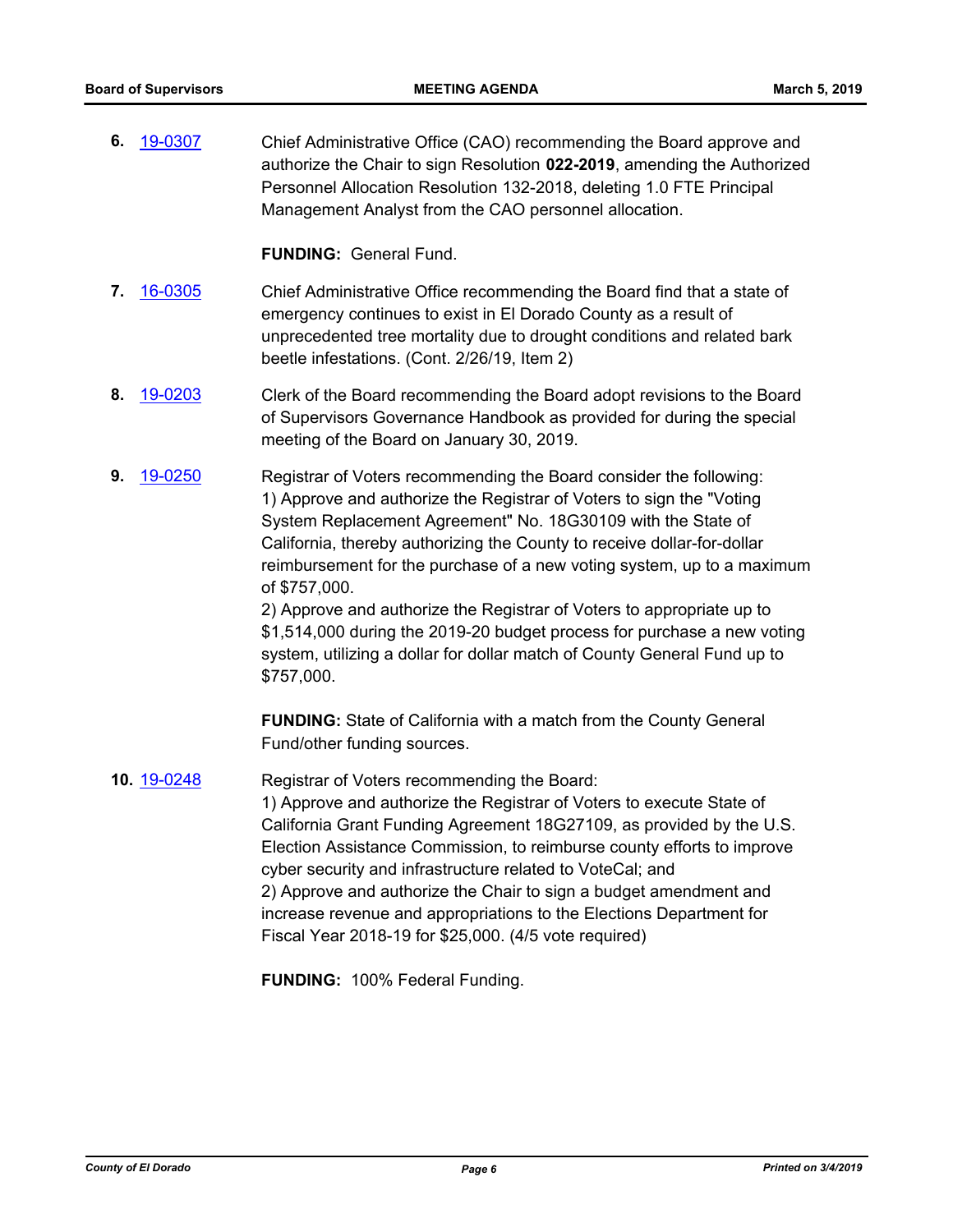**11.** [19-0271](http://eldorado.legistar.com/gateway.aspx?m=l&id=/matter.aspx?key=25593) Supervisors Parlin and Veerkamp recommending the Board; 1) Authorize funding of \$5,000 to support WakamatsuFest150 and find that a public benefit is derived from supporting this event, which serves to gather the community and draw visitors into the County; and 2) Direct the Chief Administrative Officer, or designee, to return to the Board with a funding agreement for consideration.

**FUNDING**: Community Funding.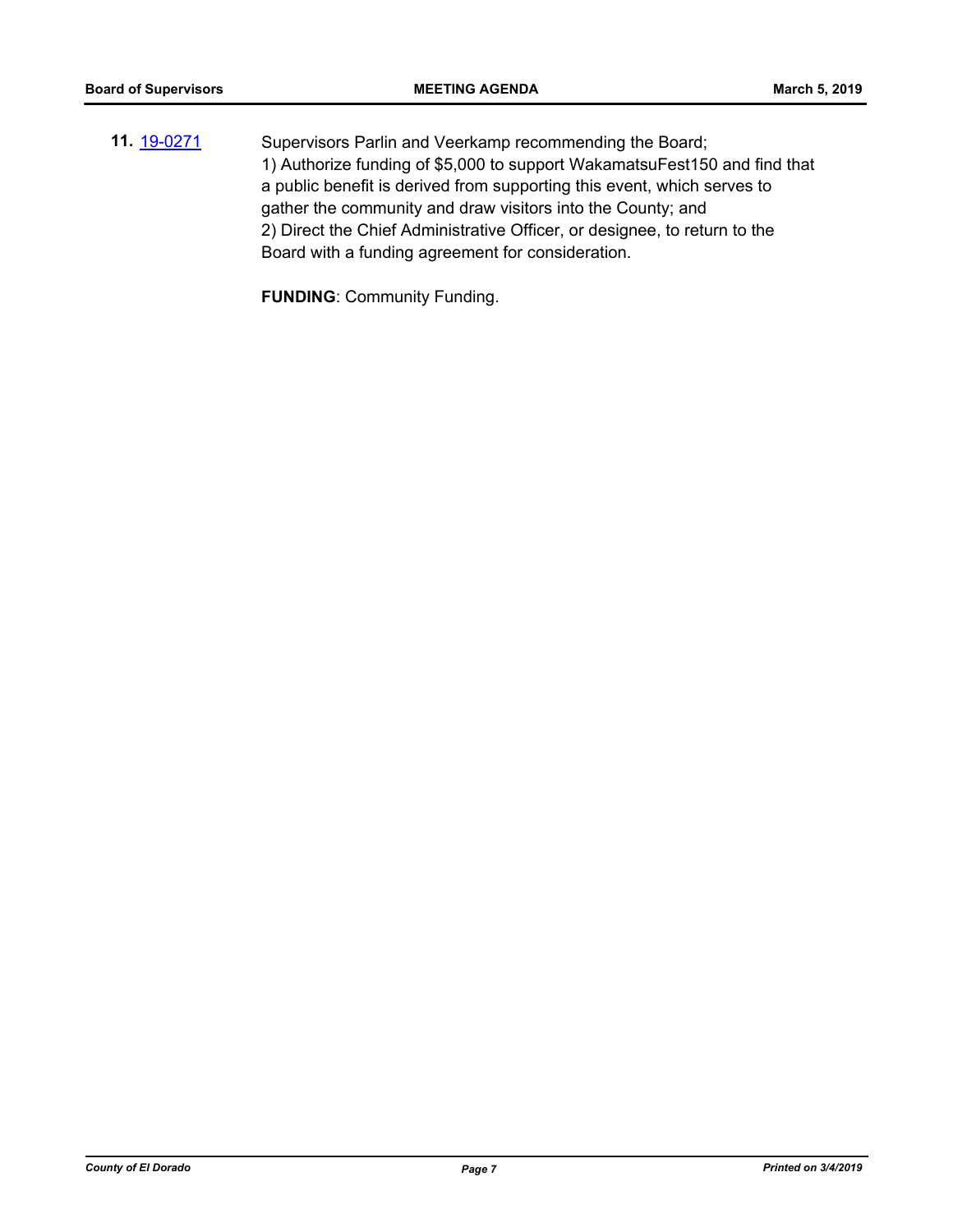#### **LAND USE AND DEVELOPMENT - CONSENT ITEMS**

**12.** [19-0049](http://eldorado.legistar.com/gateway.aspx?m=l&id=/matter.aspx?key=25370) Department of Transportation recommending the Board consider the following pertaining to the Diamond Springs Parkway - Phase 1A - SR-49 Realignment Project, CIP 72375 / 36104025, Contract 2720: 1) Award Schedule A of the Construction Contract to Granite Construction Company who was determined to be the lowest, responsive, responsible bidder;

2) Approve and authorize the Chair to sign the Construction Contract, subject to review and approval by County Counsel and Risk Management; 3) Authorize the Director of Transportation to sign an Escrow Agreement, if requested by the Contractor and in accordance with Public Contract Code Section 22300, for the purpose of holding Contract retention funds; and 4) Reject Schedule B of the Construction Contract to Granite Construction Company who was determined to be the lowest, responsive, responsible bidder.

**FUNDING:** Schedule A Funding - Tribe Funds (82%), Utility Agencies (<1%), Traffic Impact Mitigation Fees (5%), Master Circulation and Funding Plan (5%), State Highway Operation and Protection Program (7%), and Road Fund (<1%). (Local and State Funds). Schedule B - No current funding allocated at this time.

**13.** [19-0156](http://eldorado.legistar.com/gateway.aspx?m=l&id=/matter.aspx?key=25476) Department of Transportation recommending the Board consider the following pertaining to the El Dorado Trail - Missouri Flat Road to El Dorado Project, CIP 97014/36109003, Contract 2778: 1) Approve and adopt the Plans and Contract Documents and authorize the Chair to sign the Plans; and 2) Authorize advertisement for construction bids.

> **FUNDING:** Accumulative Capital Outlay (<1%), Active Transportation Program (82%), Congestion Mitigation and Air Quality Program (18%). (Federal Funds)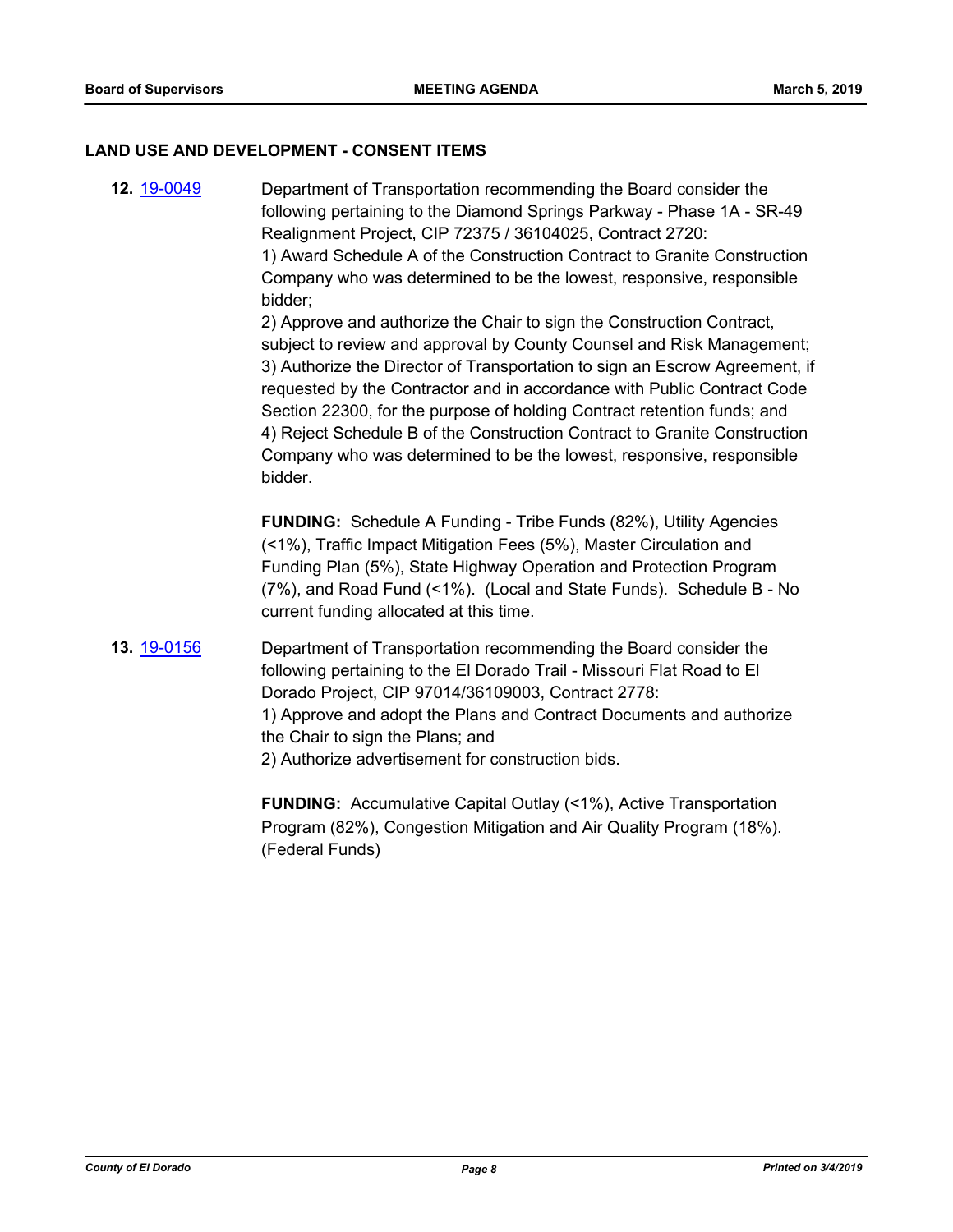**14.** [19-0183](http://eldorado.legistar.com/gateway.aspx?m=l&id=/matter.aspx?key=25503) Department of Transportation recommending the Board consider the following:

1) Approve and authorize the Chair to sign the Notice of Acceptance with Granite Construction Company, for the Cosumnes Mine Road & Bridge Storm Damage Repairs Project, Contract 2719, PW 18-31209, CIP 78700/78701/78712; and

2) Approve and authorize the Clerk of the Board to release the Payment and Performance Bonds to the Surety upon notification from the Department of Transportation, after the one-year guarantee period.

**FUNDING:** Local and State discretionary funding initially (100%), with Department of Transportation staff working with the Federal Emergency Management Agency and the California Office of Emergency Services to obtain reimbursement. (Local, State, and Federal)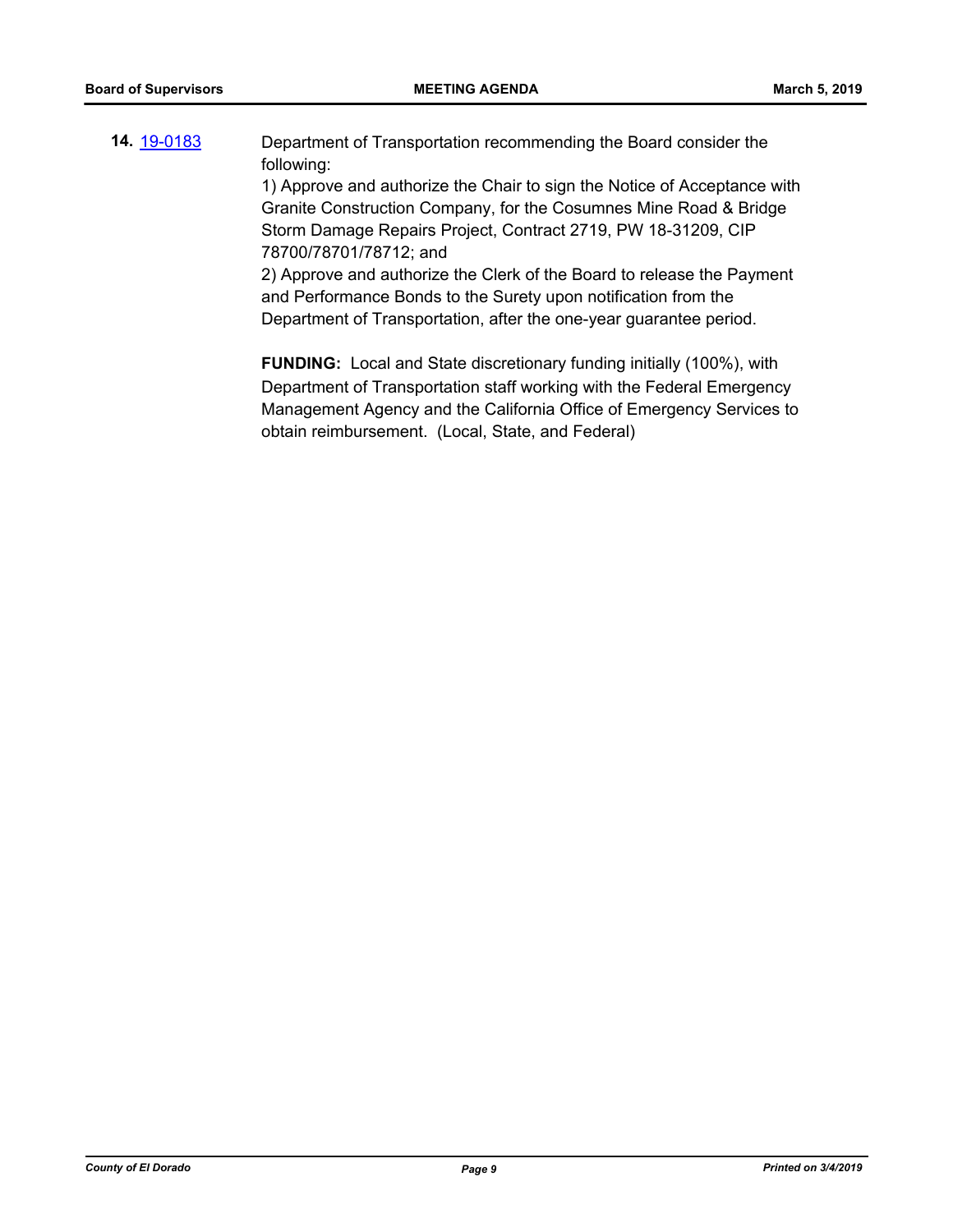#### **LAW AND JUSTICE - CONSENT ITEMS**

**15.** [19-0247](http://eldorado.legistar.com/gateway.aspx?m=l&id=/matter.aspx?key=25568) District Attorney recommending the Board: 1) Authorize the Chair to sign a budget transfer increasing revenue and appropriation through the use of Department of Justice Asset Forfeiture funds by \$2,000 to partially fund costs associated with "The Drug Store Project", a training that will be offered to 325 sixth grade students in the Tahoe basin about the dangers of drug experimentation, use and abuse, and find that the project provides a valuable public benefit (4/5 vote required); and 2) Adopt and authorize the Chair to sign Resolution **023-2019** authorizing a contribution in the amount of \$2,000 be made payable to Tahoe Youth & Family Services to contribute towards the costs of the event.

**FUNDING:** Department of Justice Asset Forfeiture Funds.

**16.** [19-0262](http://eldorado.legistar.com/gateway.aspx?m=l&id=/matter.aspx?key=25583) District Attorney recommending the Board authorize the District Attorney to sign Agreement 3757 with Vidanyx LLC in the annual estimated amount of \$3,259 with a one (1) year initial term which shall automatically renew for additional one (1) year terms, for the provision of a cloud-based child advocacy center video management software subscription.

**FUNDING:** Non-General Fund/Children's Advocacy Centers of California.

## **END CONSENT CALENDAR**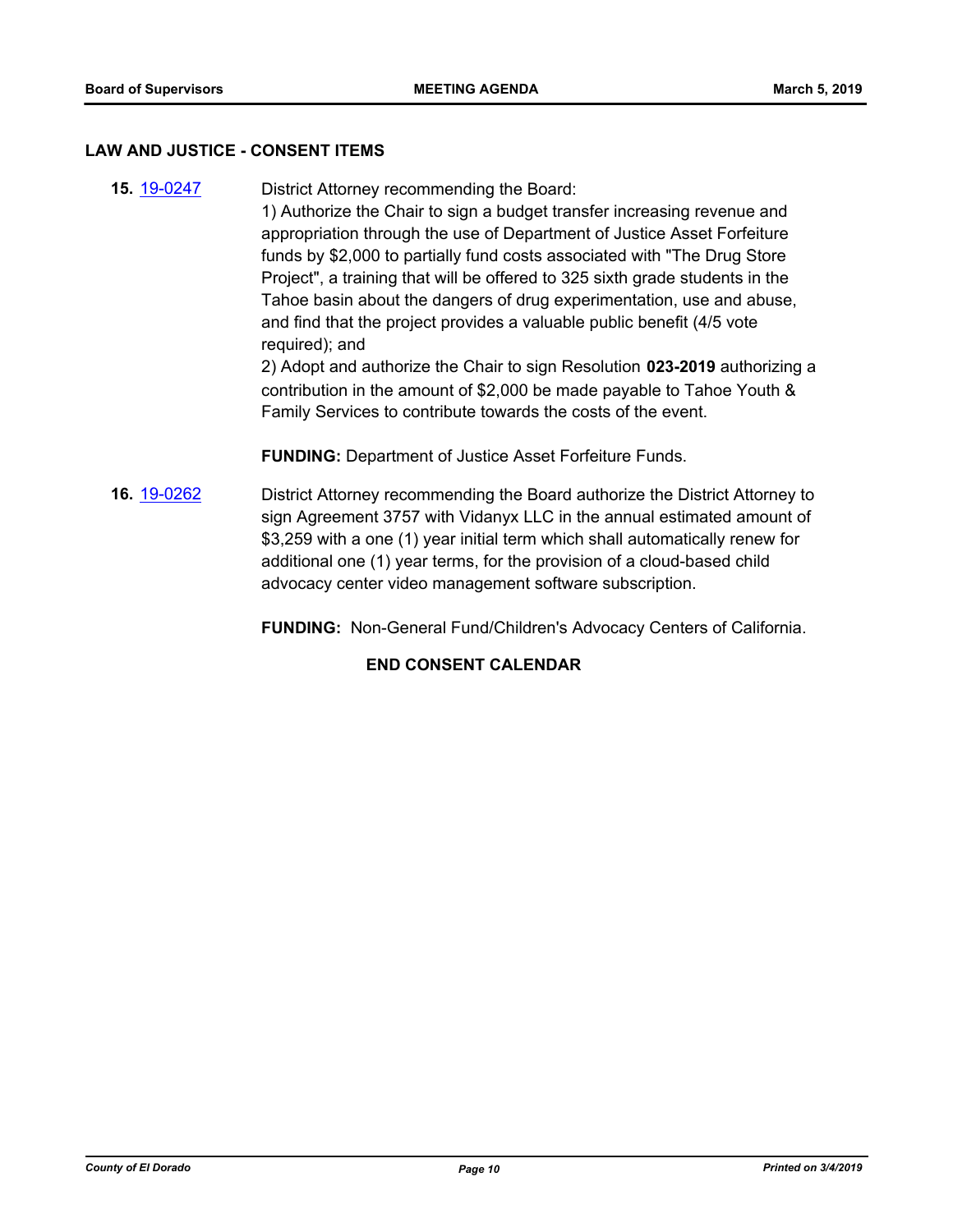#### **10:00 A.M. - TIME ALLOCATION**

**17.** [19-0288](http://eldorado.legistar.com/gateway.aspx?m=l&id=/matter.aspx?key=25610) Chief Administrative Office recommending the Board: 1) Receive a presentation from Dr. Ed Manansala, Superintendent of Schools and Bellwether Education relative to a collaborative effort to improve system wide services for El Dorado County youth; and 2) Provide direction to staff as to whether to include further efforts and staff resources related to these efforts in the County's Strategic Plan. (Est. Time: 1 Hr.)

#### **FUNDING:** N/A

#### **11:00 A.M. - TIME ALLOCATION**

- **18.** [19-0312](http://eldorado.legistar.com/gateway.aspx?m=l&id=/matter.aspx?key=25634) Supervisor Novasel and the Early Care and Education Local Planning Council recommending the Board adopt and authorize the Chair to sign a Proclamation recognizing March 8, 2019 as the 108th International Women's Day. (Est. Time: 5 Min.)
- **19.** [19-0239](http://eldorado.legistar.com/gateway.aspx?m=l&id=/matter.aspx?key=25560) Chief Administrative Office, Facilities Division, recommending the Board: 1) Receive a presentation regarding Solar Design options at the Public Safety Facility; and 2) Provide direction concerning options for a potential Solar Power Purchase Agreement (PPA) and Cost Reimbursement Agreement (CRA). (Est. Time: 20 Min.)

**FUNDING:** Accumulated Capital Outlay Fund (initially); components of the PPA and CRA provide cost reimbursement to the County over a 25 year period.

**20.** [19-0311](http://eldorado.legistar.com/gateway.aspx?m=l&id=/matter.aspx?key=25633) Planning and Building Department, Planning Services Division, Long Range Planning Unit, recommending the Board review and provide direction on the Long Range Planning Project Prioritization Matrix for Fiscal Year 2019-20, as follows:

> 1) Review the Matrix and the recommended project prioritization; 2) Direct staff to modify the Matrix, if necessary, to better reflect the Board's current priorities; and

3) Endorse a final Matrix that prioritizes County-initiated land use, housing, transportation, and stormwater projects managed by the Long Range Planning Unit for Fiscal Year 2019-2020. (Est. Time: 30 Min.)

**FUNDING:** N/A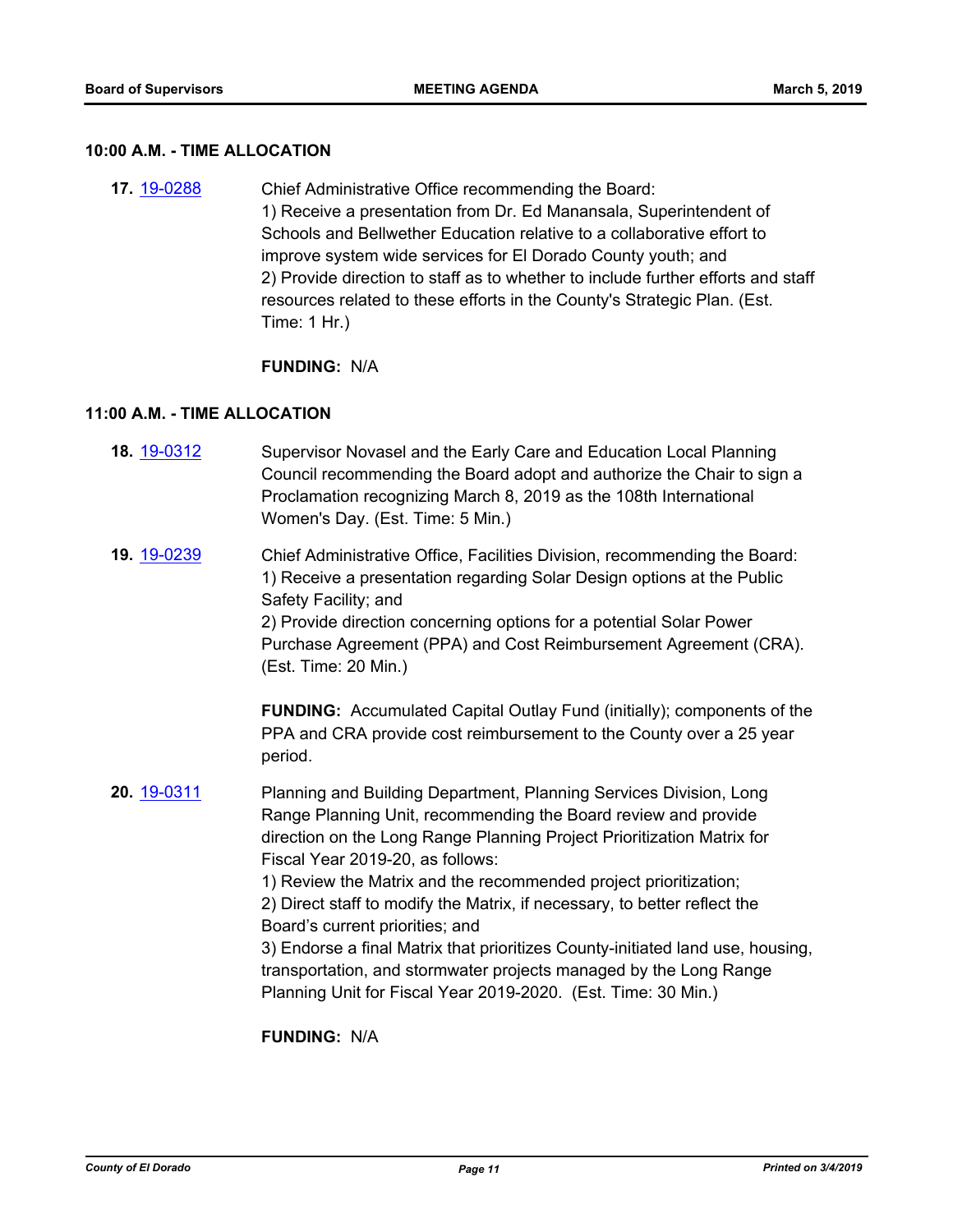#### **DEPARTMENT MATTERS (Items in this category may be called at any time)**

- **21.** [19-0266](http://eldorado.legistar.com/gateway.aspx?m=l&id=/matter.aspx?key=25588) Ad hoc Cannabis Committee recommending the Board give conceptual approval to create new ordinances for the commercial cannabis business types of manufacturing, nurseries, and testing laboratories. (Est. Time: 10 Min.)
- **22.** [19-0202](http://eldorado.legistar.com/gateway.aspx?m=l&id=/matter.aspx?key=25522) Chief Administrative Office, Parks Division, recommending the Board: 1) Authorize Department of Transportation to move forward with obtaining a time extension from Federal Emergency Management Agency on the ELEL56 Streambank Restoration project at Henningsen Lotus Park; and 2) Conceptually approve the use of \$23,125 for the County match and \$15,000 for the administrative costs of the project from the Henningsen Lotus Park Trust Fund. (Est Time: 5 Min.)

**FUNDING:** Local and state discretionary funding initially (100%), with Department of Transportation and Parks Division staff working with the Federal Emergency Management Agency (FEMA) and the California Office of Emergency Services to obtain reimbursement (Local, State, and Federal).

**23.** [19-0220](http://eldorado.legistar.com/gateway.aspx?m=l&id=/matter.aspx?key=25540) Treasurer-Tax Collector Department recommending the Board approve and authorize the Chair to sign Resolution **020-2019** amending the Authorized Personnel Allocation Resolution 132-2018 to add 1.0 FTE Revenue Recovery Officer I to the Treasurer-Tax Collector Department personnel allocation. (Est. Time: 5 Min.)

> **FUNDING:** Departmental savings identified for Fiscal Year 2018/2019. For Fiscal Year 2019/2020, revenue generated from collection of delinquent Unsecured Taxes, Transient Occupancy Taxes, reducing the temporary employee budget and General Fund.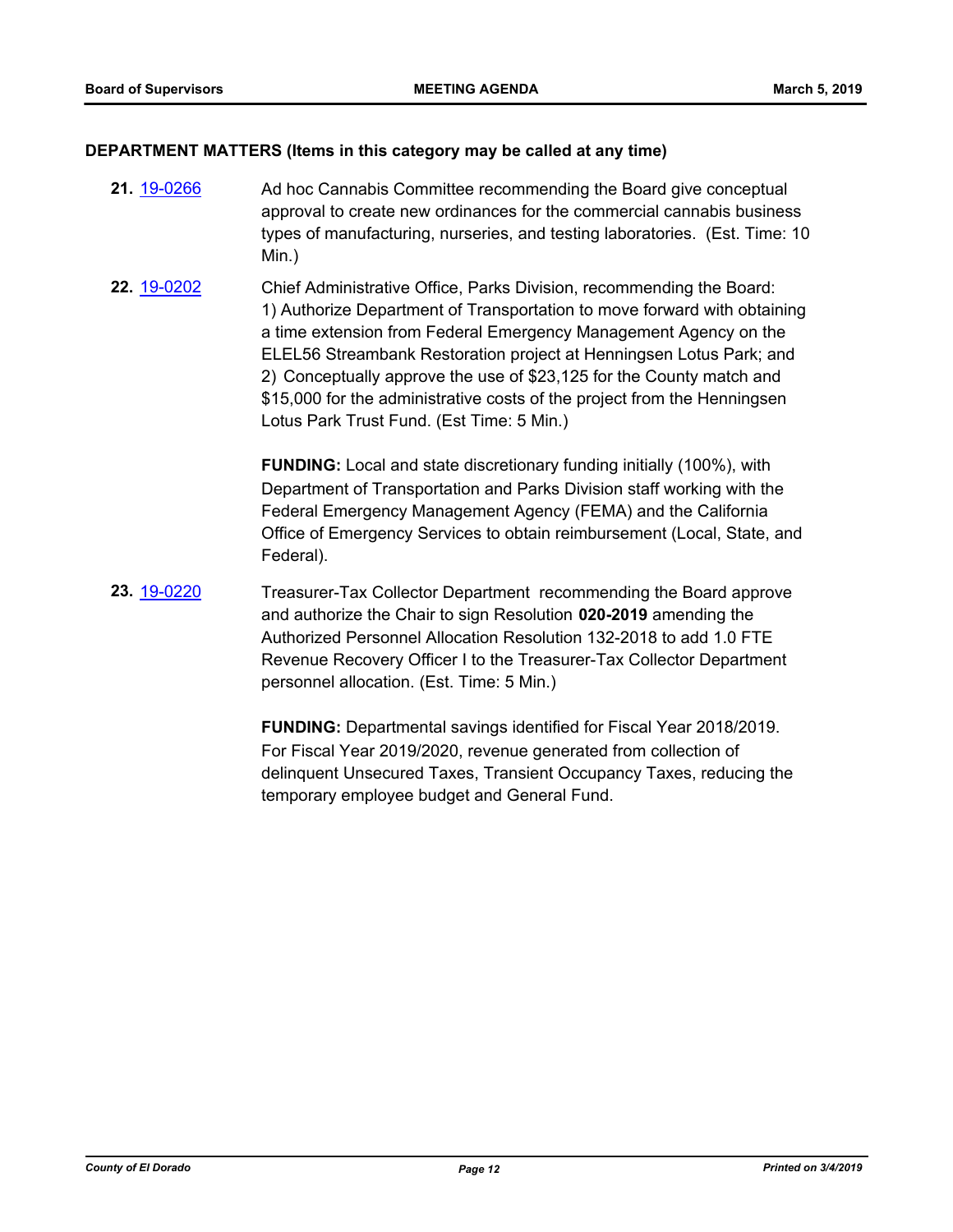| <b>24.</b> 19-0282 | Human Resources Department recommending the Board approve and<br>adopt the following:<br>1) Revised class specification for the Chief Administrative Office:<br>Executive Assistant to the Chief Administrative Officer;<br>2) Revised class specification for the Human Resources Department:<br>Assistant Director of Human Resources;<br>3) Revised class specifications for the Sheriff's Office: Sheriff's<br>Property/Evidence Technician (Title change from: Property/Evidence<br>Technician), Sheriff's Property/Evidence Technician Supervisor (Title<br>change from: Supervising Property Evidence Technician), Sheriff's<br>Technician I/II, and Sr. Sheriff's Technician;<br>4) Revised class specification for the Transportation Department:<br>Transportation Planner;<br>5) Revised class specifications for the Treasurer/Tax Collector's Office:<br>Assistant Treasurer/Tax Collector and Revenue Recovery Officer I/II;<br>6) Revised County-wide class specifications: Sr. Legal Secretary, Legal<br>Secretary I/II, and Sr. Office Assistant;<br>7) Adopt and authorize the Chair to sign Resolution 021-2019 to approve<br>the following:<br>a) New salary range for the classification of Executive Assistant to the<br><b>Chief Administrative Officer;</b><br>b) Downward reclassification of one vacant (1.0 FTE) Administrative<br>Technician position to one (1.0 FTE) Executive Assistant to the Chief<br>Administrative Officer;<br>c) Title change from Property/Evidence Technician to Sheriff's<br>Property/Evidence Technician;<br>d) Title change from Supervising Property Evidence Technician to Sheriff's<br>Property/Evidence Technician Supervisor;<br>e) Addition of two (2.0 FTE) Sheriff Technician I/II positions and deletion of<br>two (2.0 FTE) Community Services Officer positions and in the Sheriff's<br>Office as a result of a reclassification;<br>f) Abolish the Community Services Officer classification;<br>g) Bargaining unit change for the classification of Sr. GIS Analyst;<br>h) Addition of one (1.0 FTE) Sr. Office Assistant position and deletion of<br>one (1.0 FTE) Office Assistant I/II position in the Public Defender's Office<br>as a result of a reclassification; |
|--------------------|------------------------------------------------------------------------------------------------------------------------------------------------------------------------------------------------------------------------------------------------------------------------------------------------------------------------------------------------------------------------------------------------------------------------------------------------------------------------------------------------------------------------------------------------------------------------------------------------------------------------------------------------------------------------------------------------------------------------------------------------------------------------------------------------------------------------------------------------------------------------------------------------------------------------------------------------------------------------------------------------------------------------------------------------------------------------------------------------------------------------------------------------------------------------------------------------------------------------------------------------------------------------------------------------------------------------------------------------------------------------------------------------------------------------------------------------------------------------------------------------------------------------------------------------------------------------------------------------------------------------------------------------------------------------------------------------------------------------------------------------------------------------------------------------------------------------------------------------------------------------------------------------------------------------------------------------------------------------------------------------------------------------------------------------------------------------------------------------------------------------------------------------------------------------------------------------------------------------------------------------|
|                    | i) Addition of three (3.0 FTE) Sr. Office Assistant positions and deletion of<br>three (3.0 FTE) Office Assistant I/II positions in the District Attorney's Office<br>as a result of a reclassification;<br>j) Addition of one (1.0 FTE) Sr. Office Assistant - Limited Term and<br>deletion of one (1.0 FTE) Office Assistant I/II - Limited Term position in the<br>District Attorney's Office as a result of a reclassification. (Est. Time: 10<br>Min.)                                                                                                                                                                                                                                                                                                                                                                                                                                                                                                                                                                                                                                                                                                                                                                                                                                                                                                                                                                                                                                                                                                                                                                                                                                                                                                                                                                                                                                                                                                                                                                                                                                                                                                                                                                                    |

**FUNDING:** General Fund.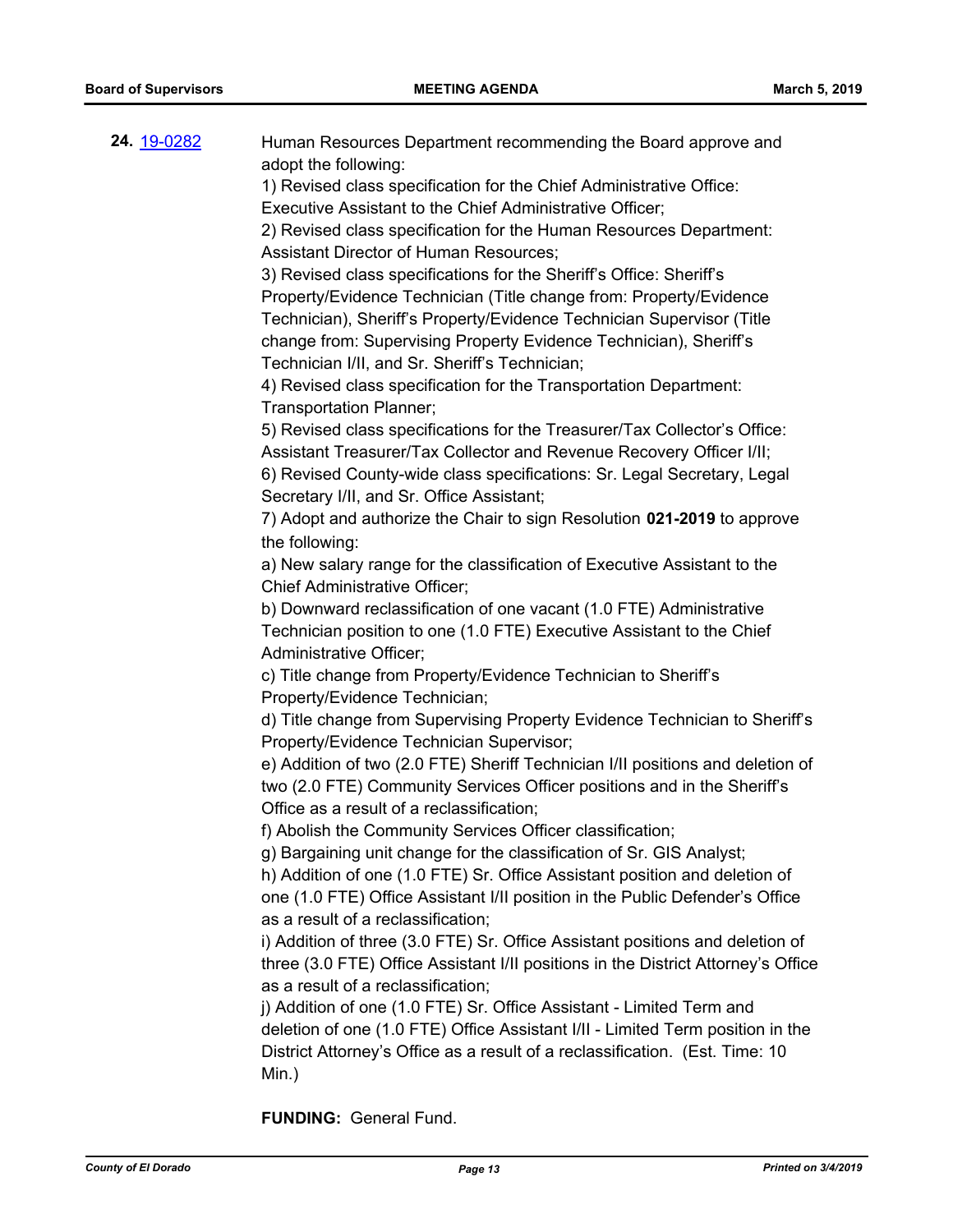| 25. 19-0279 | Clerk of the Board recommending the Board receive and file an update on<br>Good Governance Objective 2.3 - Develop and implement best practices<br>relative to the administration and function of Board appointed<br>Commissions and Committees. (Est. Time: 15 Min.) |
|-------------|-----------------------------------------------------------------------------------------------------------------------------------------------------------------------------------------------------------------------------------------------------------------------|
| 26. 19-0072 | Chief Administrative Office recommending the Board receive an<br>informational presentation from County Counsel as part of the preparation<br>for the Fiscal Year 2019-20 Budget development process. (Cont. 2/26/19,<br>Item 27) (Est. Time: 10 Min.)                |
| 27. 19-0334 | Supervisor Novasel recommending the Board approve and authorize the<br>Chair to sign a Proclamation recognizing Michael Ciccozzi, County<br>Counsel, for his service to the County of El Dorado. (Est. Time: 15 Min.)                                                 |

# **ITEMS TO/FROM SUPERVISORS**

## **CAO UPDATE**

# **ADJOURNMENT**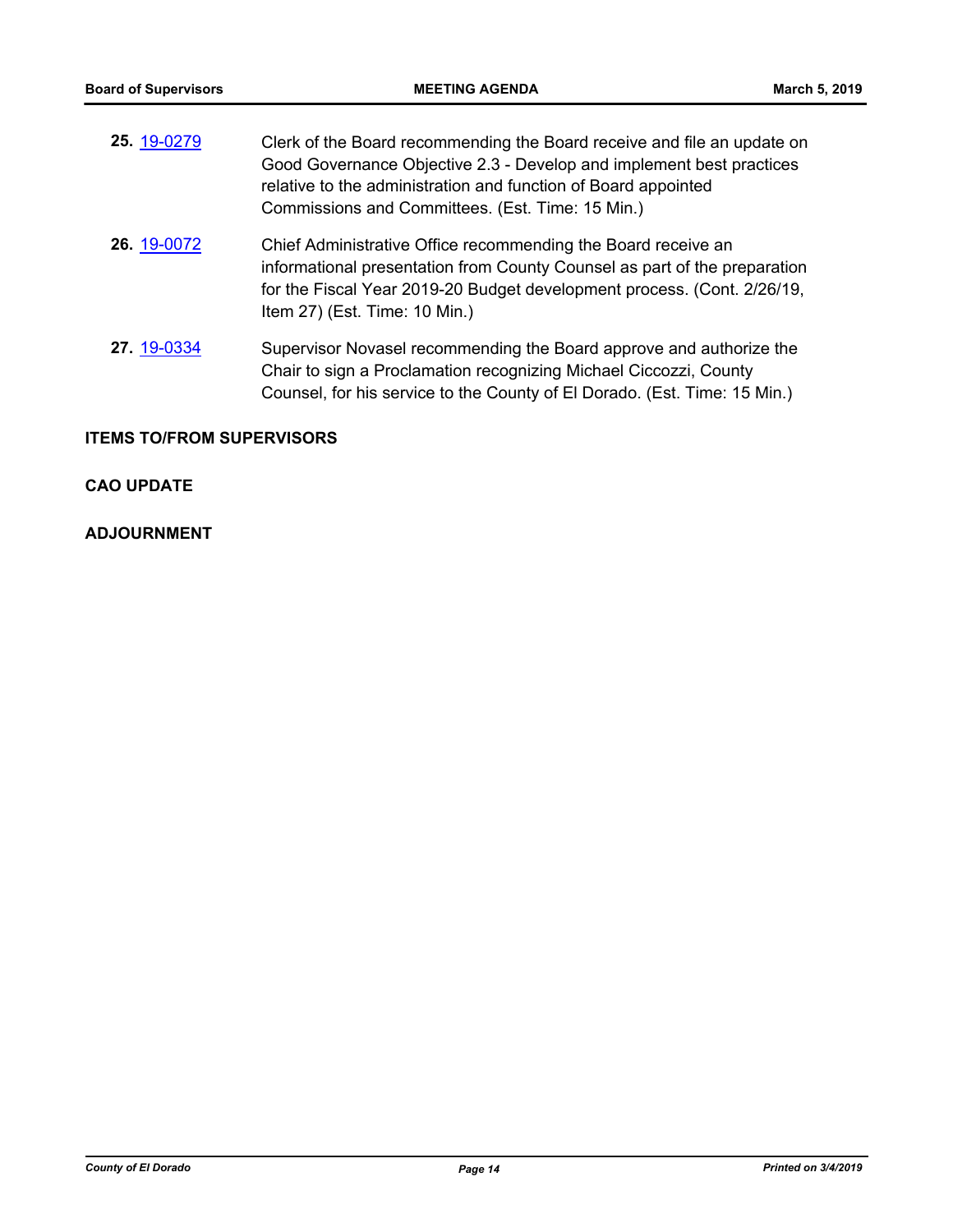## **CLOSED SESSION**

| 28. 19-0224 | Conference with Legal Counsel - Initiation of Litigation pursuant to<br>Government Code Section 54956.9(d)(4). Title: Number of potential<br>cases: (5). (Est. Time: 10 Min.)                                                                                                                                            |
|-------------|--------------------------------------------------------------------------------------------------------------------------------------------------------------------------------------------------------------------------------------------------------------------------------------------------------------------------|
| 29. 19-0338 | <b>Conference with Legal Counsel - Existing Litigation pursuant to</b><br>Government Code Section 54956.9(d)(1). Title: Rural Communities United<br>v. El Dorado County Board of Supervisors; El Dorado County Superior<br>Court Case No. PC20160024 (TGPA-ZOU), Number of potential cases:<br>(1). (Est. Time: 15 Min.) |
| 30. 19-0349 | <b>Conference with Legal Counsel - Existing Litigation pursuant to</b><br>Government Code Section 54956.9(d)(1). Title: County of El Dorado v.<br>Amerisourcebergen Drug Corporation, et al. Case No. 2:18-at-679<br>Number of potential cases: (1). (Est. Time: 10 Min.)                                                |
| 31. 19-0259 | <b>Pursuant to Government Code Section 54957- Public Employment.</b><br>Title: Director of Child Support Services Recruitment. (Est. Time: 15 Min.)                                                                                                                                                                      |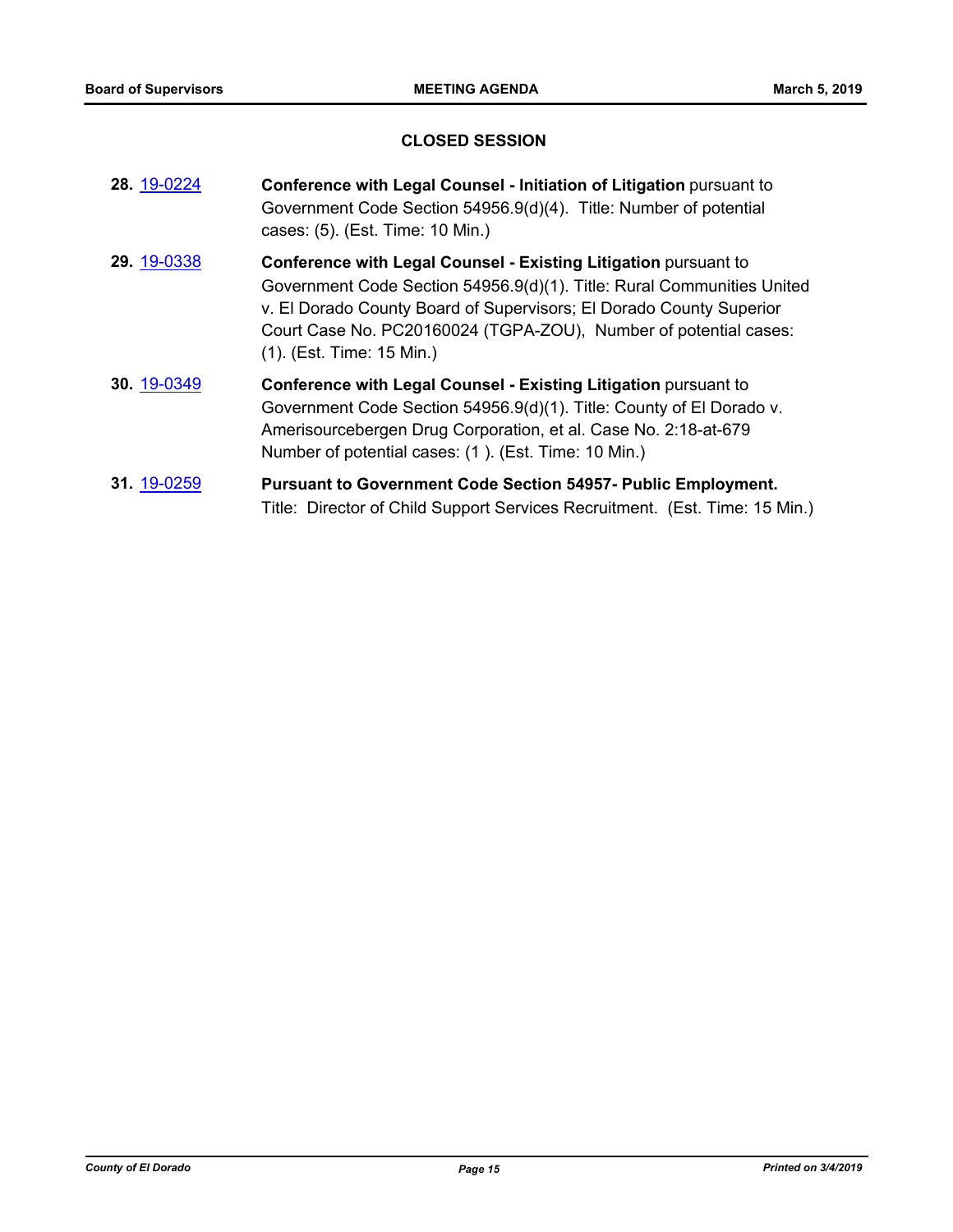On August 19, 2003, the Board adopted the following protocol: It is a requirement that all speakers, County staff and the public, when approaching the podium to make a visual presentation to the Board of Supervisors, must provide the Clerk with the appropriate number of hard copies of the presentation for Board members and the audience.